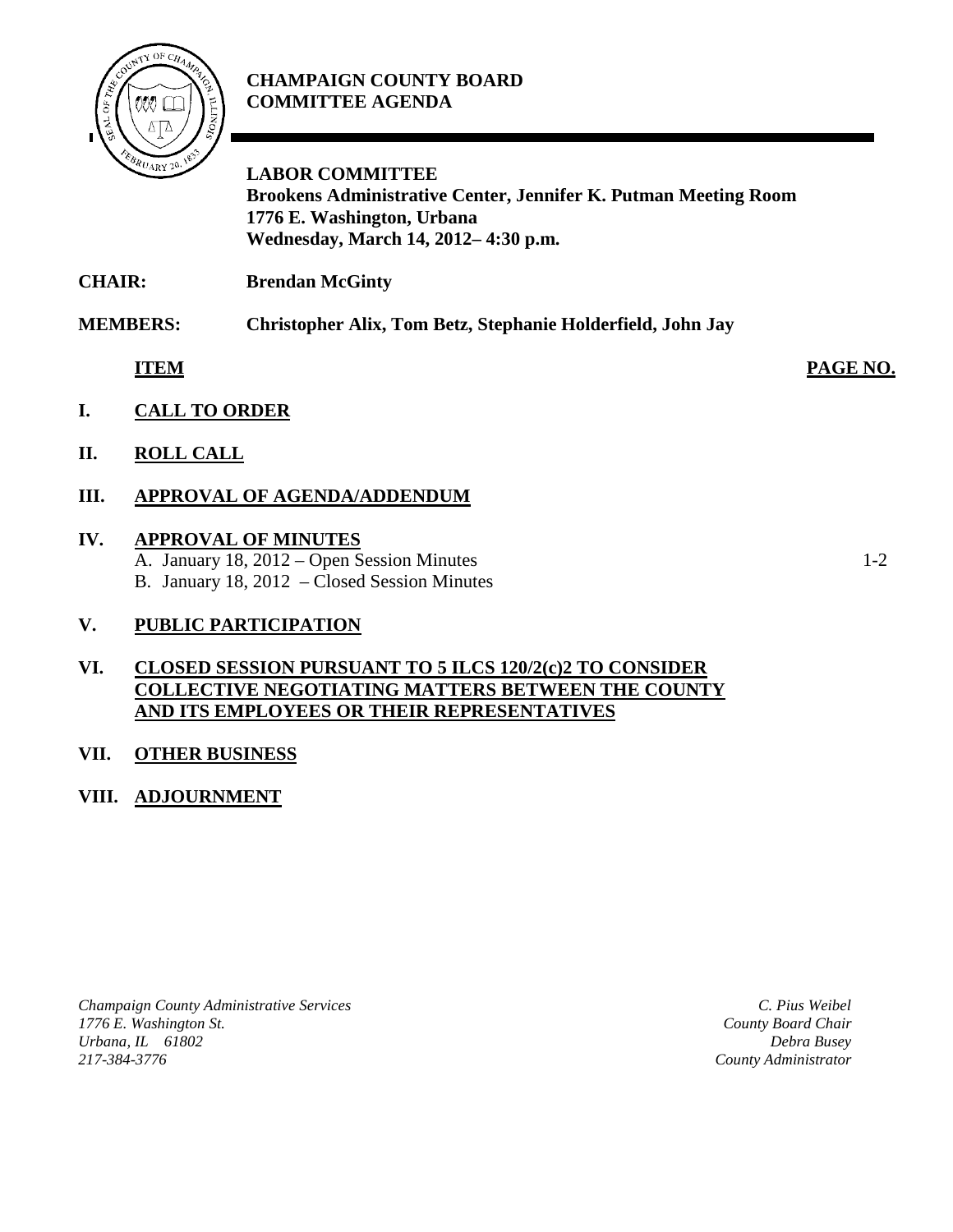|                                                                                                                                                                   | <b>CHAMPAIGN COUNTY BOARD</b><br><b>COMMITTEE MINUTES</b>                                                                                                                          |
|-------------------------------------------------------------------------------------------------------------------------------------------------------------------|------------------------------------------------------------------------------------------------------------------------------------------------------------------------------------|
| <b>LABOR COMMITTEE</b><br><b>Wednesday, January 18, 2012</b><br>Brookens Administrative Center, Jennifer K. Putman Meeting Room<br>1776 E. Washington St., Urbana |                                                                                                                                                                                    |
| <b>MEMBERS PRESENT:</b>                                                                                                                                           | Tom Betz, Stephanie Holderfield, Brendan McGinty, Alan Nudo                                                                                                                        |
| <b>MEMBERS ABSENT:</b>                                                                                                                                            | Christopher Alix                                                                                                                                                                   |
| <b>OTHERS PRESENT:</b>                                                                                                                                            | Deb Busey (County Administrator), Kay Rhodes (Administrative<br>Assistant), C. Pius Weibel (County Board Chair)                                                                    |
| <b>Call to Order</b>                                                                                                                                              |                                                                                                                                                                                    |
|                                                                                                                                                                   | McGinty called the meeting to order at 4:36 p.m.                                                                                                                                   |
| <b>Roll Call</b><br>quorum.                                                                                                                                       | Betz, McGinty, Nudo, and Holderfield were present, establishing the presence of a                                                                                                  |
| <b>Approval of Agenda/Addendum</b>                                                                                                                                |                                                                                                                                                                                    |
| unanimous support.                                                                                                                                                | <b>MOTION</b> by Holderfield to approve the agenda; seconded by Betz. <b>Motion carried with</b>                                                                                   |
| <b>Approval of Minutes</b>                                                                                                                                        |                                                                                                                                                                                    |
|                                                                                                                                                                   | <b>MOTION</b> by Betz to approve both the November 16, 2011 – Open Session & Closed<br>Session Minutes; seconded by Holderfield. Motion carried with unanimous support.            |
| <b>Public Participation</b>                                                                                                                                       |                                                                                                                                                                                    |
| There was no public participation.                                                                                                                                |                                                                                                                                                                                    |
| THEIR REPRESENTATIVES                                                                                                                                             | <b>CLOSED SESSION PURSUANT TO 5 ILCS 120/2(c)2 TO CONSIDER COLLECTIVE</b><br>NEGOTIATING MATTERS BETWEEN THE COUNTY AND ITS EMPLOYEES OR                                           |
|                                                                                                                                                                   | <b>MOTION</b> by Betz to enter into closed session pursuant to 5 ILCS $120/2(c)$ to consider<br>collective negotiating matters between Champaign County and its employees or their |